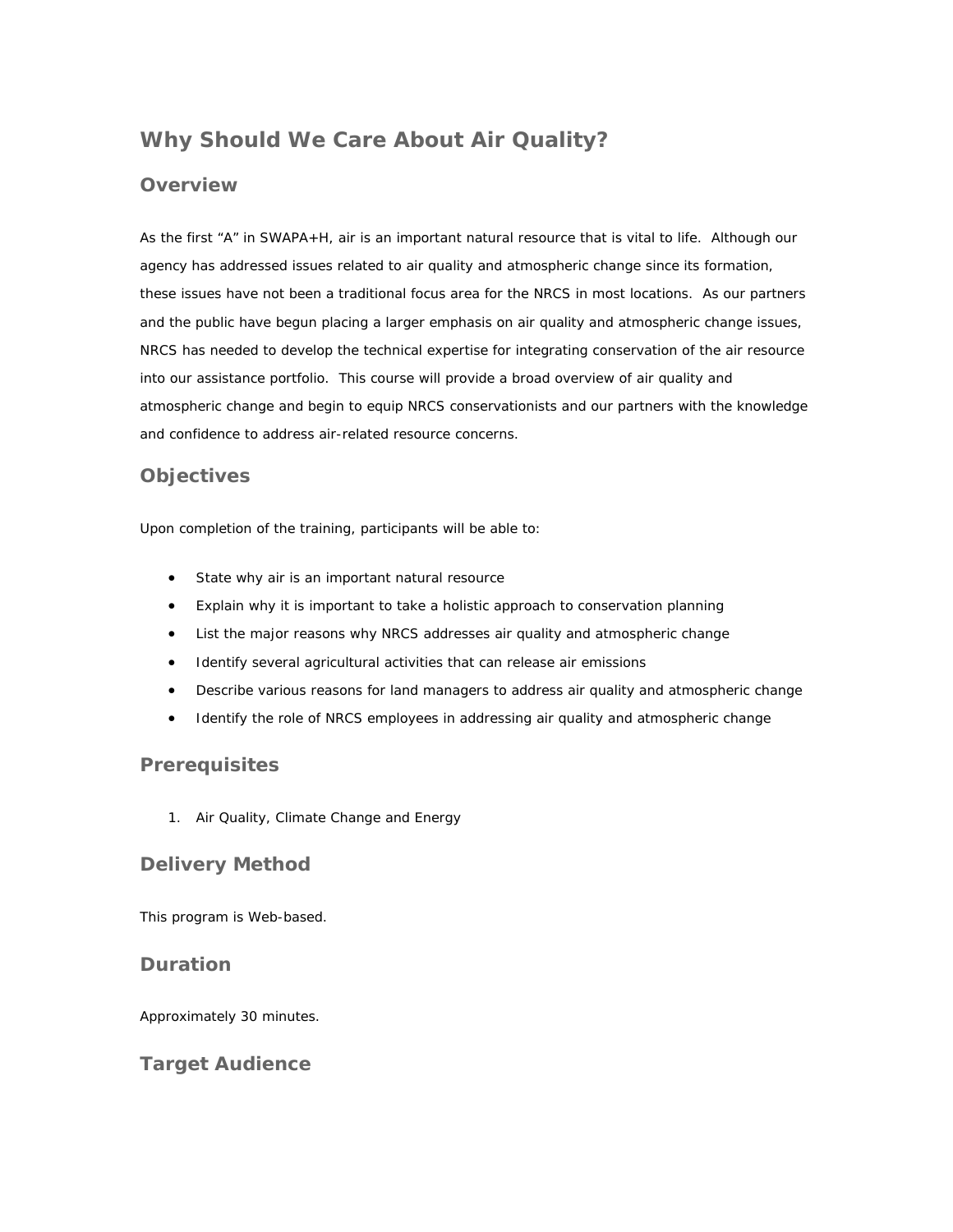The course is designed for all NRCS employees, but particularly for State Air Quality and Energy Contacts, conservation planners, partnership employees, and conservation technical assistance providers to assist them in understanding why air quality and atmospheric change issues are important for our agency and partners.

# **NEDC Contact**

#### [NEDC Webmaster.](mailto:sudha.sriparameswara@ftw.usda.gov)

### **Technical Contact**

#### Greg Zwicke

### **Enrollment for Why Should We Care About Air Quality?**

Enrollment instructions are provided below. Be sure to select the appropriate link to ensure successful enrollment.

#### **USDA Employees**

Proceed to the **[Aglearn](http://www.aglearn.usda.gov/)** to login using your USDA eAuthentication ID and password. This is the same as your WebTCAS ID and password.

Select **Catalog**, Select **Natural Resources Conservation Service** under **Subject Area Menu**, Choose the course name by selecting either the button **Launch content** or **Add to Learning Plan** to register and complete the course.

#### **District Employees with Aglearn account**

Proceed to the **[Aglearn](http://www.aglearn.usda.gov/)** to login using your USDA eAuthentication ID and password. This is the same logon ID and password used for the TechReg TSP application or profile. Select **Catalog**, Select **Natural Resources Conservation Service** under **Subject Area Menu**, Choose the course name by select the button **Launch content** or **Add to Learning Plan** to register and complete the course.

If you do not have an account. Specific instructions on securing a USDA user account and password are located at [getting started](http://forms.sc.egov.usda.gov/eforms/Help/whyregister.html). For further assistance contact the USDA state office in your state for assistance in obtaining an eAuthentication ID and password and AgLearn account.